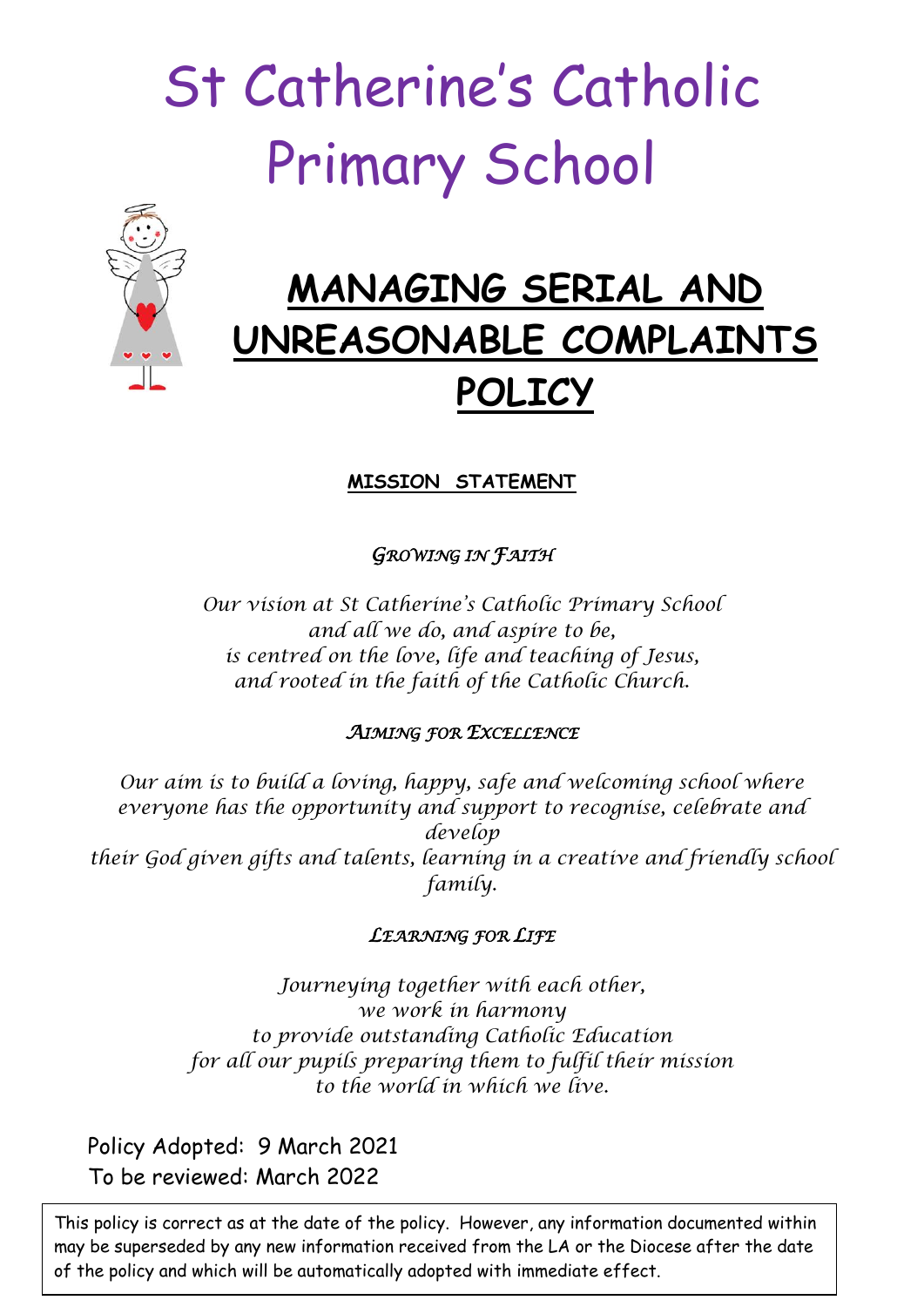#### **Policy for managing serial and unreasonable complaints**

#### **ST CATHERINE'S CATHOLIC PRIMARY SCHOOL**

#### **Note:**

This policy can also be adapted to manage unreasonable or persistent contact not directly associated with, or resulting from, formal complaints.

**1** St Catherine's Catholic Primary School is committed to dealing with all complaints fairly and impartially, and to providing a high quality service to those who complain. We will not normally limit the contact complainants have with our school. However, we do not expect our staff to tolerate unacceptable behaviour and will take action to protect staff from that behaviour, including that which is abusive, offensive or threatening.

**2** St Catherine's Catholic Primary School defines unreasonable behaviour as that which hinders our consideration of complaints because of the frequency or nature of the complainant's contact with the school, such as, if the complainant:

- refuses to articulate their complaint or specify the grounds of a complaint or the outcomes sought by raising the complaint, despite offers of assistance
- refuses to co-operate with the complaints investigation process
- refuses to accept that certain issues are not within the scope of the complaints procedure
- insists on the complaint being dealt with in ways which are incompatible with the complaints procedure or with good practice
- introduces trivial or irrelevant information which they expect to be taken into account and commented on
- raises large numbers of detailed but unimportant questions, and insists they are fully answered, often immediately and to their own timescales
- makes unjustified complaints about staff who are trying to deal with the issues, and seeks to have them replaced
- changes the basis of the complaint as the investigation proceeds
- repeatedly makes the same complaint (despite previous investigations or responses concluding that the complaint is groundless or has been addressed)
- refuses to accept the findings of the investigation into that complaint where the school's complaint procedure has been fully and properly implemented and completed including referral to the Department for Education